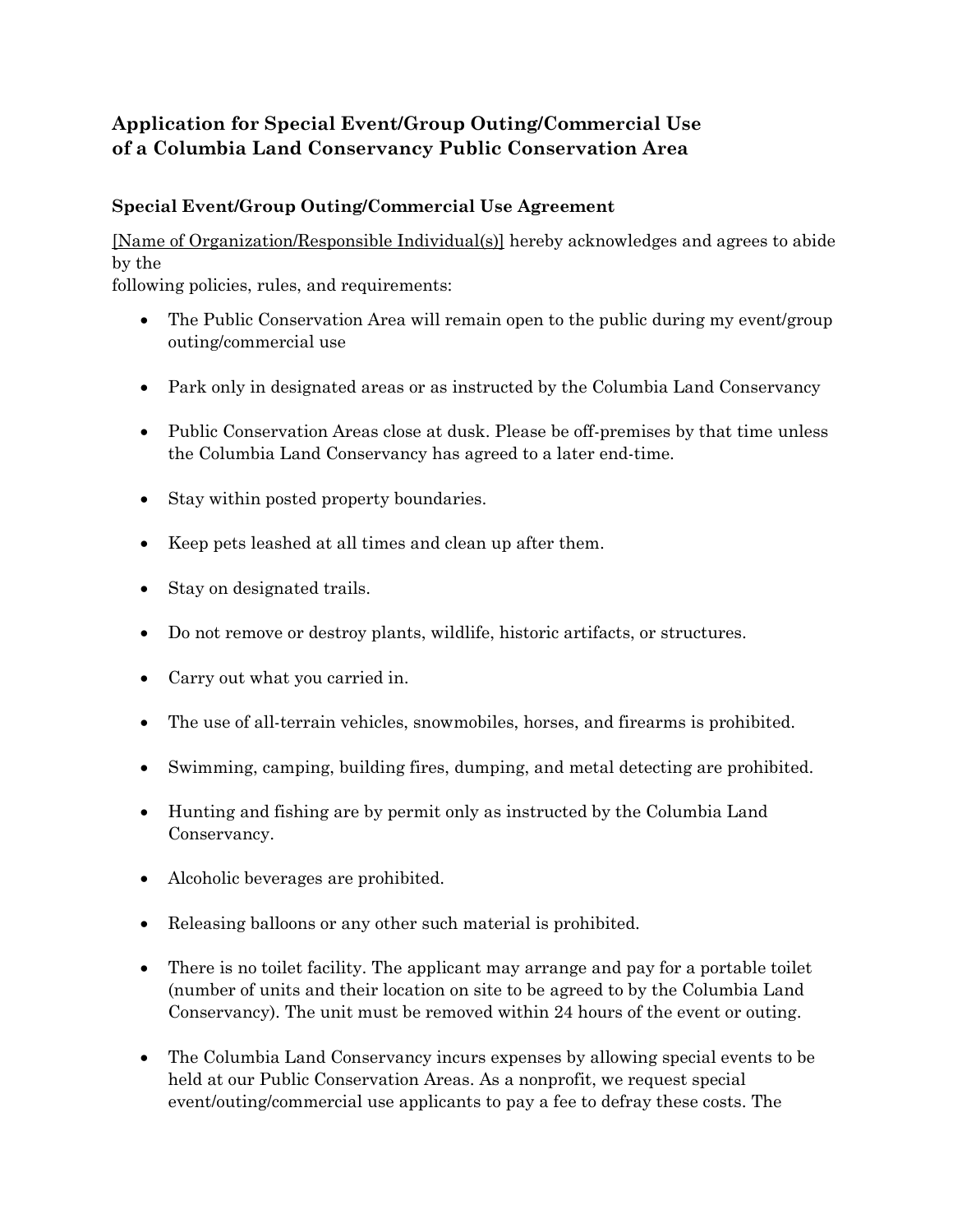amount of the fee we suggest will depend upon the following: the amount of staff resources needed to administer the application, the amount of staff resources needed to assist with logistics, the degree of impact to the site, the size and scope of the event, and other factors. The Columbia Land Conservancy will inform the applicant of the amount of the suggested contribution after reviewing the application and speaking with the applicant.

- In the event that agreed-upon site usage guidelines are not adhered to, the property's natural resources and/or recreational amenities are damaged, or groups require additional staff resources beyond the original scope of work outlined, CLC will bill a site usage fee for staff time and damages.
- All event and group outing permit applicants must submit a certificate of insurance for \$1 million general liability naming the Columbia Land Conservancy, Inc. as additional insured, with respect to all liabilities, injuries, deaths, and damages of any kind whatsoever occurring in connection with the special event/outing. A certificate of insurance is a letter written by an insurance company assuming coverage for damages. The insurance binder must include workers' compensation as specified by New York State.
- The Columbia Land Conservancy would like to receive credit in any advertisements, commercial endeavors, and other promotional materials that are created. We request that any such materials be provided to us for review and approval prior to distribution. Please use the following for credit line language:

The Columbia Land Conservancy works with the community to conserve the farmland, forests, wildlife habitat, and rural character of Columbia County, strengthening connections between people and the land.

Since its founding in 1986, the Columbia Land Conservancy has collaborated with partners to preserve the County's vibrant rural character. We have conserved more than 30,000 acres of farmland, forests, and wildlife habitat to ensure clean air and water, healthy ecosystems, a strong agricultural sector, and a rich variety of outdoor recreational opportunities. CLC works with the community to cultivate connection to the land by providing outdoor and educational activities at our 10 Public Conservation Areas, to support agriculture by ensuring prime farmland continues to be available to the next generation of farmers and to promote land protection and wise land use planning.

- Columbia Land Conservancy staff will inspect the site before and after the event/outing/use to ensure no damage has occurred. The applicant will assume full responsibility for any and all damages incurred.
- I Name of Individual(s) or Organization agrees to indemnify, save, and hold harmless the Columbia Land Conservancy, Inc., and their agents and employees from any claims, demands, actions, or causes of action whatsoever arising out of, or